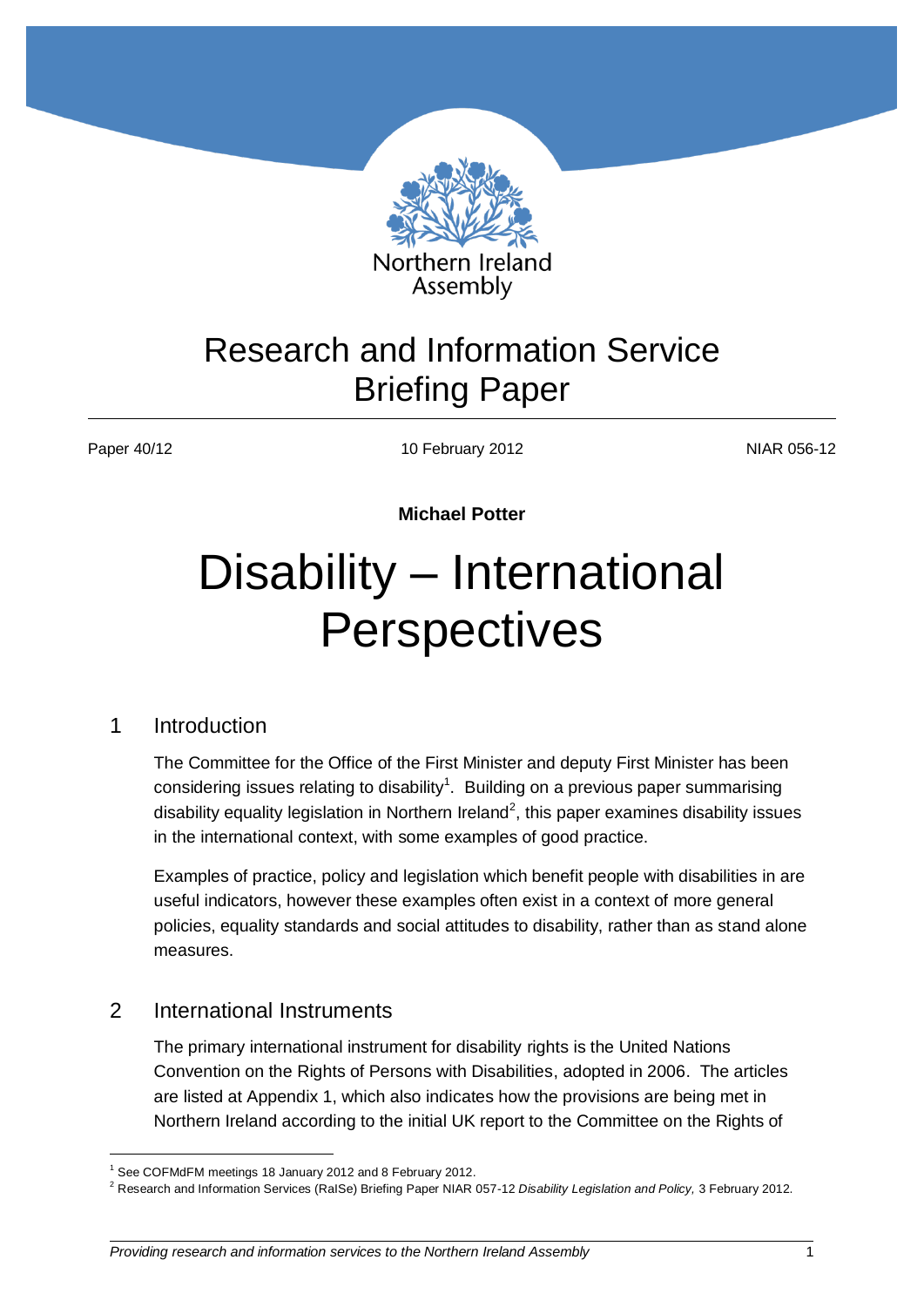Persons with Disabilities<sup>3</sup>. Research published in January 2012 concluded that there were shortfalls in Northern Ireland in the areas of awareness raising (Article 8), participation in political and public life (Article 29) and in data collection and access to information (Articles 31, 9 and 21)<sup>4</sup>.

In 2006, the Council of Europe adopted the Action Plan to promote the rights and full participation of people with disabilities in society: improving the quality of life of people with disabilities in Europe 2006-2015<sup>5</sup>. This has 15 'action lines', as follows:

- Participation in political and public life
- Participation in cultural life
- Information and communication
- Education
- Employment, vocational guidance and training
- The built environment
- **Transport**
- Community living
- Health care
- Rehabilitation
- Social protection
- Legal protection
- Protection against violence and abuse
- Research and development
- Awareness raising

Each of these 'action lines' has specific actions for member states to ensure access, protection and address negative attitudes in relation to people with disabilities. In addition, there are five 'cross-cutting aspects' for consideration in relation to each of the 'action lines', as follows:

<sup>&</sup>lt;u>.</u> <sup>3</sup> As a young Convention, only five states have so far been examined by the Committee (Tunisia, Spain, China and Peru), with the UK to be examined on an as yet undetermined date. The UK ratified the Convention on 9 June 2009; the Republic of Ireland has signed but not ratified the treaty.

<sup>4</sup> Colin Harper, Simon McClenaghan, Bronagh Byrne and Hannah Russell (2012), *Disability Programmes and Policies: How Does Northern Ireland Measure Up?* Belfast: Equality Commission for Northern Ireland: [http://www.equalityni.org/sections/Default.asp?cms=News%5FNews&cmsid=1\\_2&id=318&secid=1\\_1.](http://www.equalityni.org/sections/Default.asp?cms=News%5FNews&cmsid=1_2&id=318&secid=1_1) See RaISe Briefing Paper NIAR 057-12 p.6.

<sup>5</sup> Council of Europe Recommendation Rec 2006(5): [https://wcd.coe.int/ViewDoc.jsp?Ref=Rec\(2006\)5&Language=lanEnglish&Ver=original&Site=CM&BackColorInternet=999](https://wcd.coe.int/ViewDoc.jsp?Ref=Rec(2006)5&Language=lanEnglish&Ver=original&Site=CM&BackColorInternet=9999CC&BackColorIntranet=FFBB55&BackColorLogged=FFAC75) [9CC&BackColorIntranet=FFBB55&BackColorLogged=FFAC75.](https://wcd.coe.int/ViewDoc.jsp?Ref=Rec(2006)5&Language=lanEnglish&Ver=original&Site=CM&BackColorInternet=9999CC&BackColorIntranet=FFBB55&BackColorLogged=FFAC75)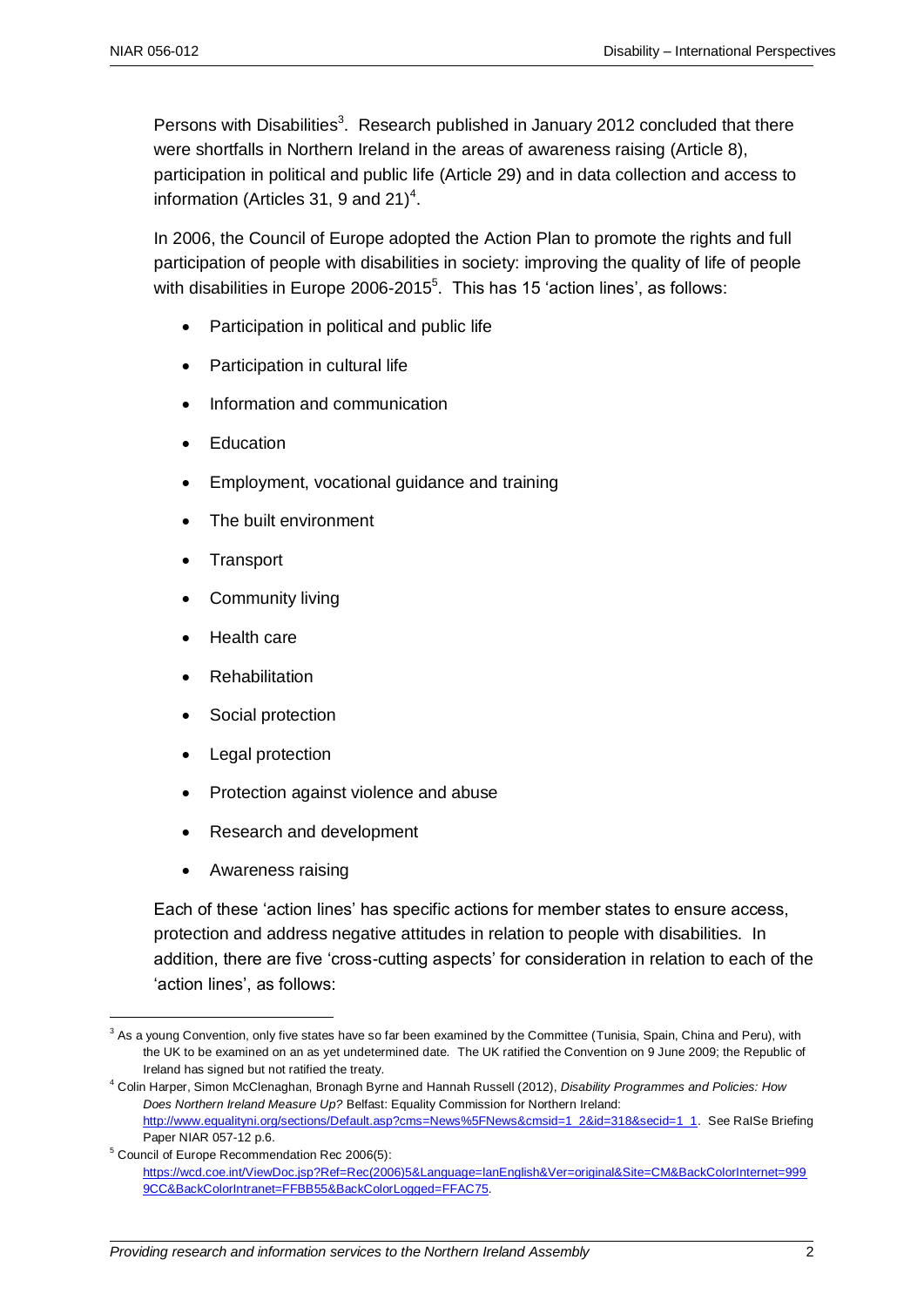1

- Women and girls with disabilities
- People with disabilities with a need of a high level of support
- Children and young people with disabilities
- Ageing of people with disabilities
- People with disabilities from minorities and migrants

The European Union does not legislate on disability on the basis of subsidiarity, that is, disability is the concern of individual Member States, except as regards employment equality standards, where disability is included in the Framework Employment Directive of 2000 $^6$ . However, the EU supports Member States through a number of initiatives as part of the European Union Disability Strategy<sup>7</sup>.

#### 3 International Research and Concepts

Views of disability have changed over the years. Primarily, a 'medical model' was dominant, where the focus was placed on the deficiency of the person due to an illness or impairment. This has been challenged by a 'social model', which looks at individuals in their environment and has a focus on disability being a result of society not accommodating people with disabilities. More recently, there has been a move towards a 'biopsychosocial' model that synthesises both the medical and social models, taking into account both environmental and personal factors $8$ .

The combination of factors is represented in the World Health Organisation International Classification of Functioning, Disability and Health (ICF)<sup>9</sup>, illustrated in the following diagram $10$ :



The ICF recognises how environments can be facilitators or barriers and that it is the interplay between personal factors and social settings which determines participation. In addition, disabilities are viewed more as part of a continuum: rather than defining

<sup>6</sup> Council Directive 2000/78/EC: [http://eur-lex.europa.eu/LexUriServ/LexUriServ.do?uri=CELEX:32000L0078:en:HTML.](http://eur-lex.europa.eu/LexUriServ/LexUriServ.do?uri=CELEX:32000L0078:en:HTML)

<sup>&</sup>lt;sup>7</sup> EU Disability Strategy: http://ec.europa.eu/employment\_social/soc-prot/disable/strategy\_en.htm.

<sup>8</sup> Colin Barnes (2011), 'Understanding Disability and the Importance of Design for All' in *Journal of Accessibility and Design for All*, 1:1, 55-80.

<sup>9</sup> International Classification of Functioning, Disability and Health (ICF): [http://www.who.int/classifications/icf/en/.](http://www.who.int/classifications/icf/en/)

<sup>10</sup> World Health Organisation (2011), *World Report on Disability*, Geneva: WHO, p.5.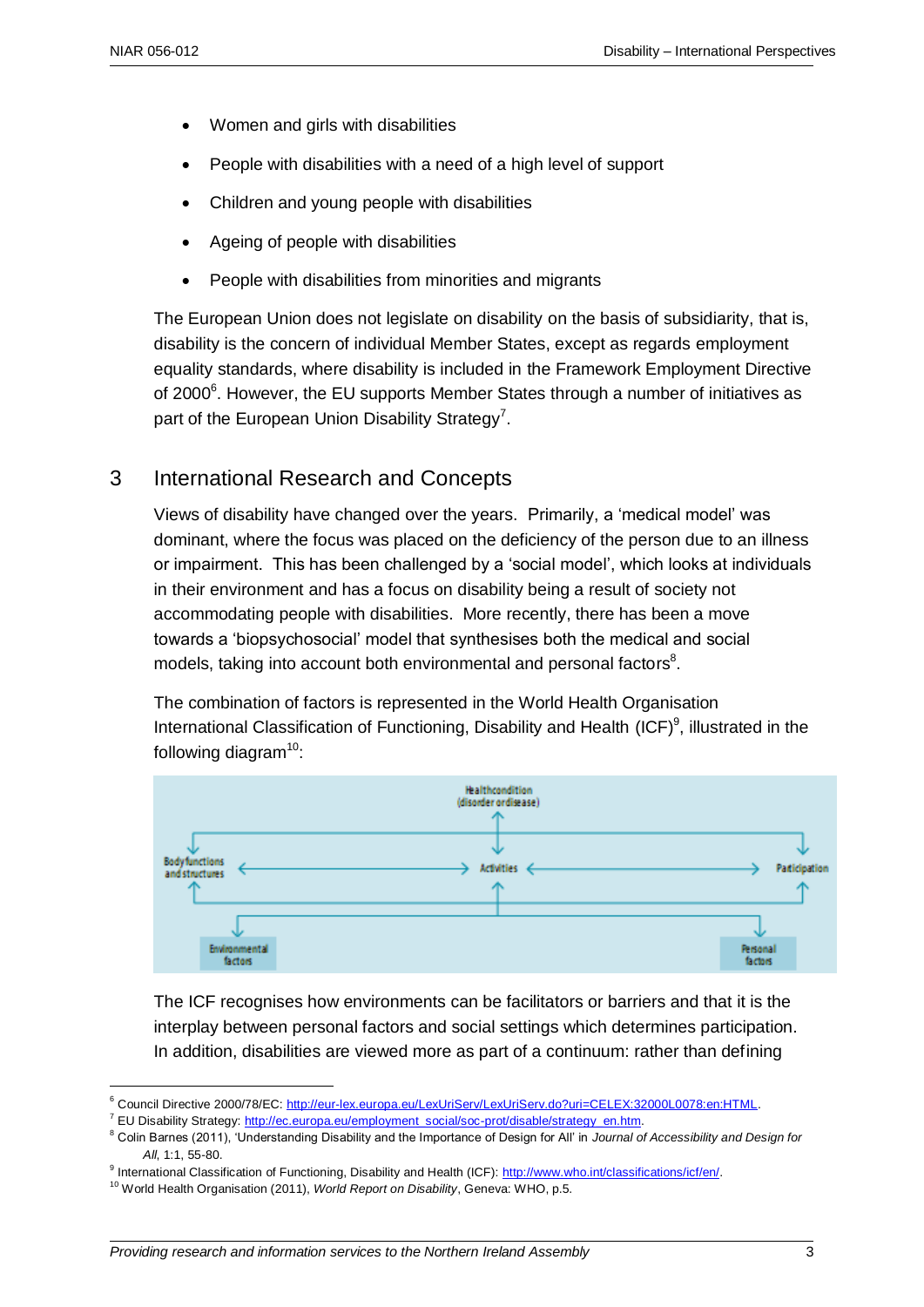people with disabilities as a group and labelling individuals according to their impairments, disability is seen as a feature of varying permanence or severity that has an impact on how people interact with their surroundings and capacities.

The WHO report lists the following disabling barriers<sup>11</sup>:

- Inadequate policies and standards: Policy design does not always take into account the needs of people with disabilities or policies are not enforced
- Negative attitudes: Beliefs and prejudices become barriers when people cannot see past the disability
- Lack of provision of services: People with disabilities are more susceptible to deficiencies in service provision
- Problems with service delivery: The quality and adequacy if services for people with disabilities are affected by issues of co-ordination, staffing, competency and training
- Inadequate funding: Resources for services are often inadequate
- Lack of accessibility: Built environments, transport and information are often inaccessible
- Lack of consultation and involvement: People with disabilities are often excluded from decision-making
- Lack of data and evidence: Lack of data on disability on programmes impedes understanding and action

In terms of adapting and planning environments, the notion of Universal Design has been developed to cater for the needs of people with disabilities and facilitate participation. Universal Design has been summarised thus<sup>12</sup>:

> The general idea is that planning and shaping policies, built environments, information, products and services must be made responsive to the needs of people with diverse abilities.

The report recommends the following approach for governments<sup>13</sup>:

 *Adopt and Decide* – Policy makers should adopt a co-ordinated, harmonised and intersectoral approach to universal design, using the Council of Europe Action Plan action lines as a framework

1

<sup>11</sup> Ibid., pp.262-3.

<sup>12</sup> Søren Ginnerup (2009), *Achieving Full Participation through Universal Design*, Strasbourg: Council of Europe, p.8.

<sup>13</sup> Ibid., pp.26-32.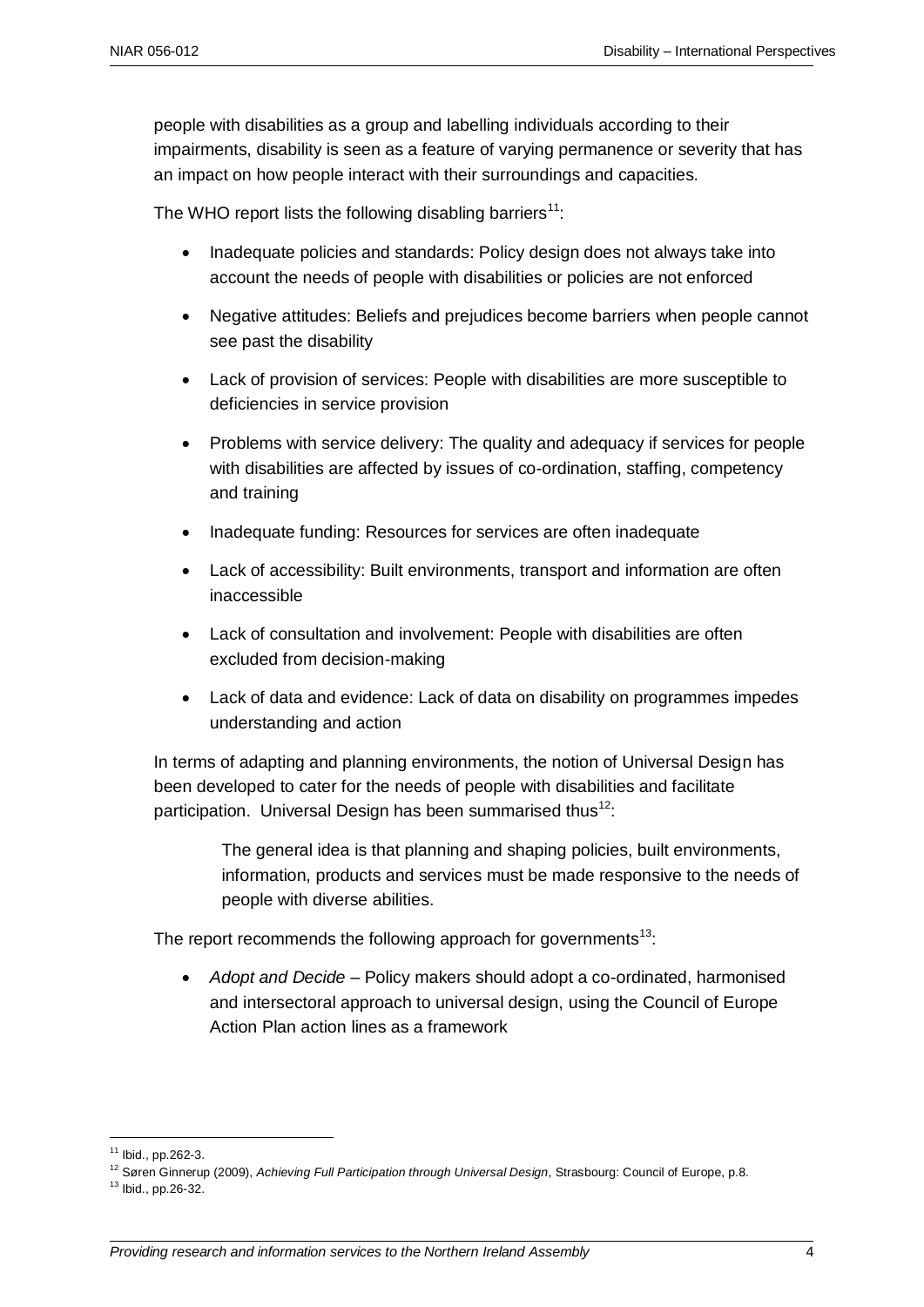- *Co-ordinate* Policy makers should involve key actors from all sectors of society, with target agreements, a framework for the education sector, design incentives and cross-departmental working
- *Implement* Policy makers should introduce legislative measures and provisions to provide a basic framework for implementation mechanisms, with information provision, assignment of responsibilities and cost-benefit analyses
- *Evaluate* Progress should be bench-marked and monitoring, quality assessment and feedback on implementation

The applicability of Universal Design extends beyond buildings and access to everyday products and services that, with the appropriate thought and consultation, facilitate their use by anyone in society<sup>14</sup>. The North Carolina State University Center for Universal Design<sup>15</sup> has developed seven principles, as follows:

- 1. Equitable use The design is useful and marketable to people with diverse abilities
- 2. Flexibility in use The design accommodates a wide range of individual preferences and abilities
- 3. Simple and intuitive use  $-$  The use of the design is easy to understand, regardless of the user's experience, knowledge, language skills or current concentration level
- 4. Perceptible information The design communicates necessary information effectively to the user, regardless of ambient conditions or the user's sensory abilities
- 5. Tolerance for error The design minimises hazards and the adverse consequences of accidental or unintended actions
- 6. Low physical effort The design can be used efficiently and comfortably and with a minimum of fatigue
- 7. Size and space for approach and use Appropriate size and space is provided for approach, reach, manipulation and use regardless of user's body size, posture or mobility

The Canadian Human Rights Commission's review of best practice in universal design identifies examples from around the world of design features that assist the

1

<sup>&</sup>lt;sup>14</sup> Evastina Björk (2009), 'Many Become Losers When the Universal Design Perspective is Neglected: Exploring the True Cost of Ignoring Universal Design Principles' in *Technology and Disability*, 21, 117-125.

<sup>&</sup>lt;sup>15</sup> Center for Universal Design website: http://www.ncsu.edu/project/design-projects/udi/.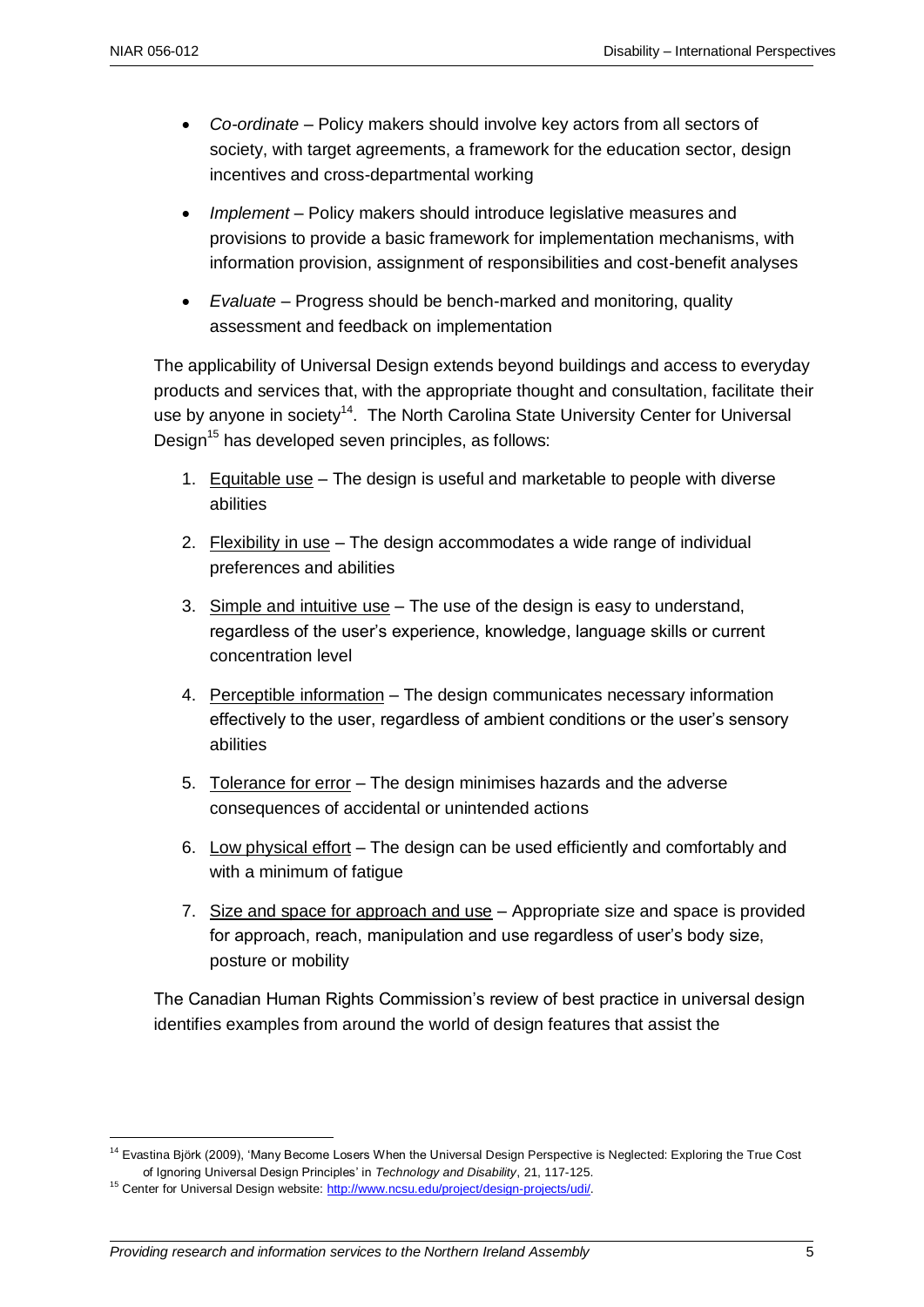1

participation of people with disabilities. Examples from the report are in a table at Appendix  $2^{16}$ .

In terms of policy and the integration of people with all levels of ability into society, the Academic Network of European Disability Experts (ANED) has published comparative indicators across the 27 EU Member States. The following tables summarise some of the key survey results across the EU countries as a means of identifying good practice<sup>17</sup>.

| Satisfaction among people with disabilities with public transport |               |  |
|-------------------------------------------------------------------|---------------|--|
| Highest                                                           | 84.4% Finland |  |
| Lowest                                                            | 25.5% Cyprus  |  |
| UK                                                                | 64%           |  |
| EU average                                                        | 65.5%         |  |

Finland passed a Non-Discrimination Act in 2004 and there is an ombudsman and advisory board for discrimination victims. There is no specific law referring to accessible transport and there is no national standard for public transport in Finland, however local authorities have an obligation towards passengers with disabilities, a commitment that has included the use of taxis at a standard public transport fare to fulfil that obligation. While there is no monitoring of the accessibility of public transport, the issue is high on the government agenda and appears on governmental plans<sup>18</sup>.

| Satisfaction among people with disabilities with housing |                   |
|----------------------------------------------------------|-------------------|
| Highest                                                  | 94.4% Netherlands |
| Lowest                                                   | 50.4% Bulgaria    |
| <b>UK</b>                                                | 83%               |
| EU average                                               | 81.5%             |

<sup>16</sup> Betty Dion (2007), *International Best Practices in Universal Design: A Global Review*, Ottawa: Canadian Human Rights Commission, pp.187-196.

<sup>17</sup> Stephanos Grammanos (2010), *Indicators of Disability Equality in Europe*, Leeds: Academic Network of European Disability Experts.

<sup>18</sup> Forschungsgesellschaft Mobilität (2008), *State of the Accessibility of Transport Systems for People with Disabilities in Finland*, Graz: FGM, for the EU project 'Public Transport Systems' Accessibility for People with Disabilities in Europe', p.9.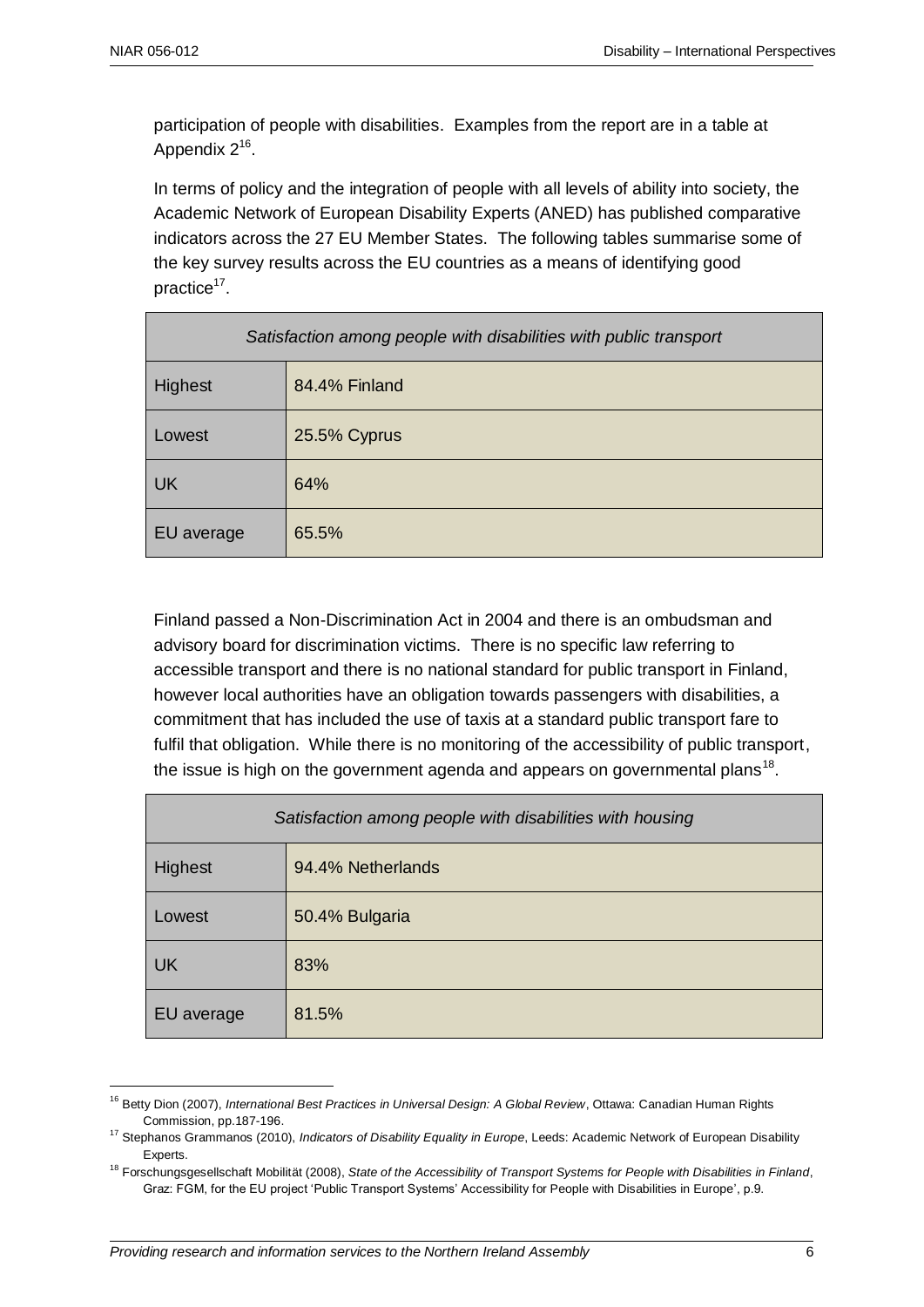<u>.</u>

People with disabilities in the Netherlands can apply for and receive a rental allowance and are given priority in the allocation of municipal housing. Non-state organisations also provide independent living accommodation for people with physical disabilities (e.g. Stichtung Fokus, with 1300 adapted homes) or learning disabilities (e.g. Thomas Houses, with 80 homes) $19$ .

| People with disabilities who have completed tertiary education |                                                          |
|----------------------------------------------------------------|----------------------------------------------------------|
| <b>Highest</b>                                                 | 37.4% Denmark (compared with 43.1% without disabilities) |
| Lowest                                                         | 6.9% Portugal (compared with 18.4% without disabilities) |
| UK.                                                            | 26.1% (compared with 45.5% without disabilities)         |
| EU average                                                     | 19.4% (compared with 31.6% without disabilities)         |

In Denmark, the Act on Special Educational Assistance for Higher Education prescribes from 2007 equal opportunities for people with physical or mental disabilities. A support grant is issued through the State Educational Grant and Loan Scheme Agency under the Department of Education<sup>20</sup>.

| Employment rate of people with disabilities |                                                         |  |
|---------------------------------------------|---------------------------------------------------------|--|
| <b>Highest</b>                              | 55.3% Latvia (compared with 79.8% without disabilities) |  |
| Lowest                                      | 29% Romania (compared with 69.9% without disabilities)  |  |
| UK                                          | 47.3% (compared with 81.3% without disabilities)        |  |
| EU average                                  | 45.2% (compared with 73.7% without disabilities)        |  |

The Latvian Constitution prohibits discrimination and the Labour Law of 2001 bans discrimination in employment. Employers can receive financial assistance to adapt a workplace for an employee with a disability, can receive a subsidy and can receive tax relief. The national policy 'Equal opportunities for All' was adopted in 1998, with an action plan to 2010, and this had a goal of creating opportunities for people with

<sup>19</sup> National Disability Authority (2011), *Health and Personal Social Services for People with Disabilities in The Netherlands*, Dublin: NDA, pp.19-21.

<sup>&</sup>lt;sup>20</sup> 'Disability in Higher Education in Denmark' (2009) on the website of the European Agency for Development in Special Needs Education, accessed 8 February 2012: [http://www.european-agency.org/agency-projects/heag/country](http://www.european-agency.org/agency-projects/heag/country-pages/denmark/disability-and-higher-education)[pages/denmark/disability-and-higher-education.](http://www.european-agency.org/agency-projects/heag/country-pages/denmark/disability-and-higher-education)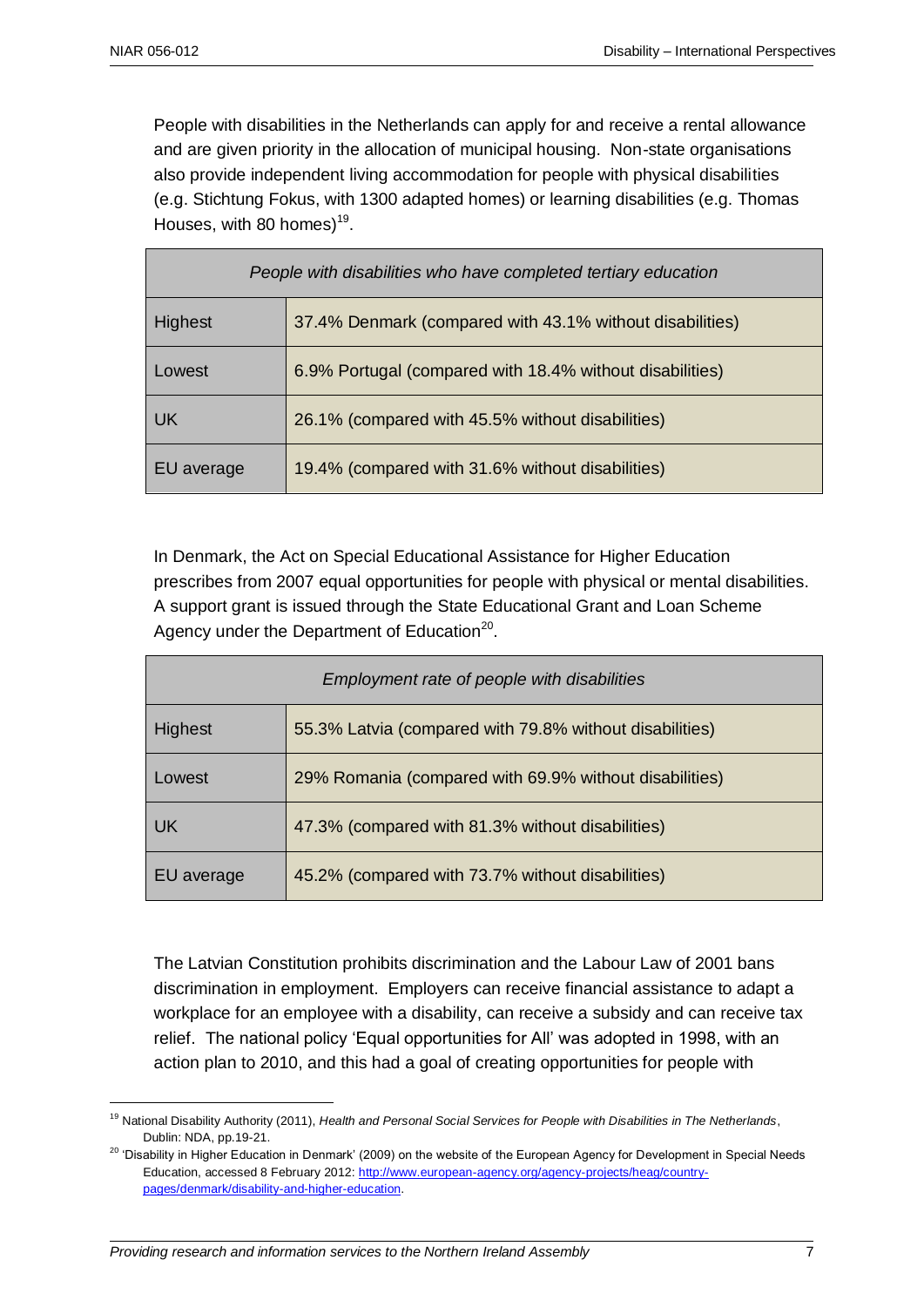<u>.</u>

disabilities, promoting rehabilitation and facilitating integration into the labour market. Unemployed people with disabilities have access to work-based activities with a subsidised salary to assist with entry into employment. However, incentives for employers are small and policies and programmes for people with disabilities are spread across several agencies, with insufficient co-ordination $^{21}$ .

| People with disabilities at risk of poverty |                                                                 |  |
|---------------------------------------------|-----------------------------------------------------------------|--|
| Lowest                                      | 10.7% Slovak Republic (compared with 9.5% without disabilities) |  |
| <b>Highest</b>                              | 41.2% Latvia (compared with 18.3% without disabilities)         |  |
| UK.                                         | 25.4% (compared with 16.4% without disabilities)                |  |
| EU average                                  | 21.1% (compared with 14.9% without disabilities)                |  |

Policies and practices that benefit people with disabilities operate in a context of wider policies, legislation, attitudes and practices. In the Slovak Republic, for instance, low rates of risk of poverty generally reflect on that of people with disabilities. Likewise, examples of good practice operate in a national and cultural context, as indeed the statistics quoted in the study above may be just as representative of social attitudes towards people with disabilities in the country in question as the application of particular policies.

In the area of participation in public life, the United Nations Human Rights Council recently published a thematic study on international good practice. Examples of measures to promote participation included the following $^{22}$ :

- Measures included in national strategies or programmes on disability
- Allocation of financial resources to disability organisations for participation inn activities relevant to advisory boards, etc.
- Establishment of national councils on disability or consultative bodies to advise the government
- Local or regional advisory bodies on disability issues (e.g. Norway)
- Financial resources for disability organisations and arrangements for disabled people's participation in monitoring of the implementation of the UNCRPD

<sup>21</sup> P&W Praxis und Wissenschaft (2009), *Report on Good Practices in the Employment of People with Disabilities*, Munich: P&W Praxis und Wissenschaft, for the EU Project PwD Employ.

<sup>&</sup>lt;sup>22</sup> United Nations Human Rights Council (2011), *Thematic study by the Office of the United Nations High Commissioner for Human Rights on participation in political and public life by persons with disabilities*, A/HRC/19/36, Geneva: UNHRC, pp.13-14.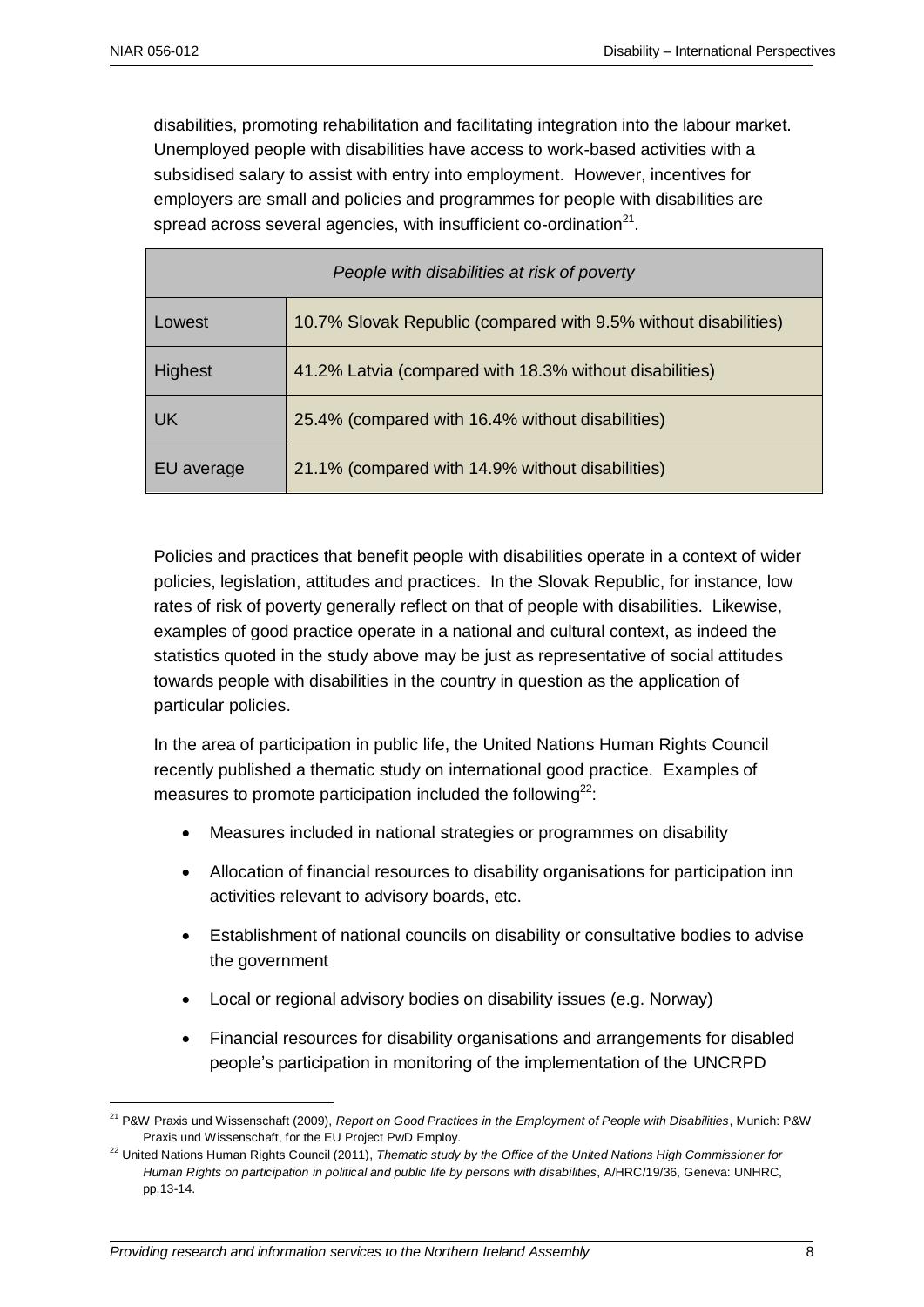1

- Collection of statistics on participation of people with disabilities in elections (e.g. Canada)
- Development of a set of indicators to monitor participation in public life (e.g. Australia)

The ANED survey above reported that the participation of people with disabilities in elections approximately matches that of people without disabilities across the EU states, however there does not appear to be statistical data available for the participation of people with disabilities in public life in Northern Ireland<sup>23</sup>.

Case studies of examples of provision for people with disabilities are at Appendix  $3^{24}$ .

<sup>&</sup>lt;sup>23</sup> Stephanos Grammanos (2010), *Indicators of Disability Equality in Europe*, Leeds: Academic Network of European Disability Experts, p.43.

<sup>&</sup>lt;sup>24</sup> These examples were raised at the meeting of the Committee of the Office of the First Minister and deputy First Minister 18 January 2012.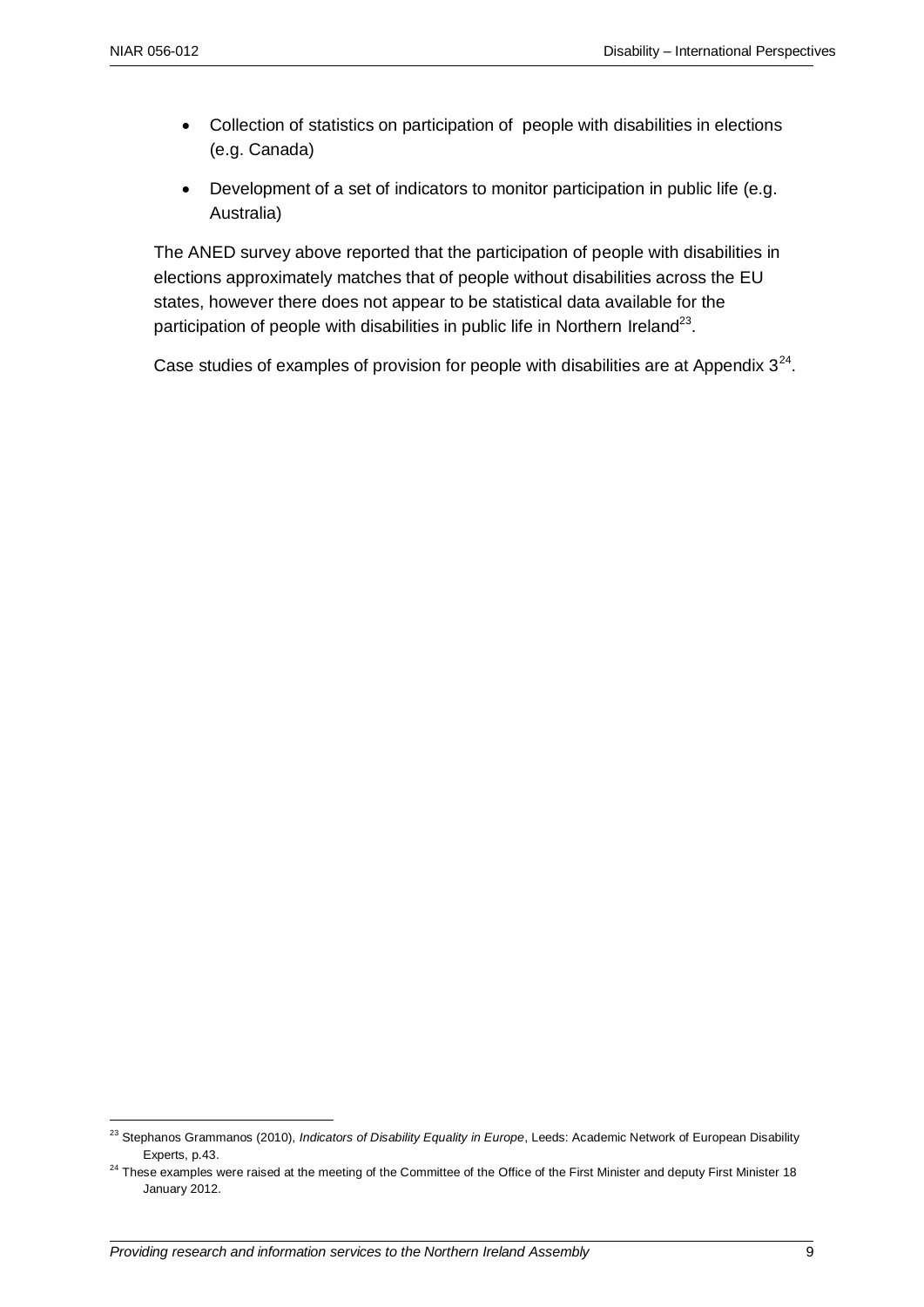<u>.</u>

### Appendix 1: Articles of the UN Convention on the Rights of Persons with Disabilities and Legislation and Policy in Northern Ireland

| <b>UNCPRD Article</b>                                  | Northern Ireland Legislation or Policy <sup>25</sup>                                                                                                                                                                                |
|--------------------------------------------------------|-------------------------------------------------------------------------------------------------------------------------------------------------------------------------------------------------------------------------------------|
| 5: Equality and Non-Discrimination                     | DDA 1995: Protection from discrimination<br>in employment and vocational training,<br>goods, facilities and services, education,<br>premises and transport. (p.21)<br>Sect.75 NI Act 1998: Due regard from<br>public bodies. (p.21) |
| 6: Women with Disabilities                             | No NI information. $(p.22)^{26}$                                                                                                                                                                                                    |
| 7: Children with Disabilities                          | Children and Young People's Ten Year<br>Strategy. (p.23)                                                                                                                                                                            |
| 8: Raising Awareness                                   | "The Executive has worked with disabled<br>people and their organisations to raise<br>awareness of the Convention". (p.26)<br>Forthcoming Disability Strategy. (p.26)                                                               |
| 9: Accessibility                                       | Accessible Transport Strategy. (p.30)                                                                                                                                                                                               |
| 10: Right to Life                                      | No NI information. $(p.31)^{27}$                                                                                                                                                                                                    |
| 11: Situations of Risk and Humanitarian<br>Emergencies | No NI information. (p.31)                                                                                                                                                                                                           |
| 12: Equal Recognition Before and Law                   | Mental Health (NI) Order 1986. (p.34)                                                                                                                                                                                               |
| 13: Access to Justice                                  | Police covered by DDA 1995; awareness<br>training for police. (p.36)                                                                                                                                                                |

<sup>&</sup>lt;sup>25</sup> All references from: Office of Disability Issues (2011), *UK Initial Report on the UN Convention on the Rights of Persons with Disabilities*, London: ODI[: http://odi.dwp.gov.uk/disabled-people-and-legislation/un-convention-on-the-rights-of-disabled](http://odi.dwp.gov.uk/disabled-people-and-legislation/un-convention-on-the-rights-of-disabled-people/have-your-say.php)[people/have-your-say.php.](http://odi.dwp.gov.uk/disabled-people-and-legislation/un-convention-on-the-rights-of-disabled-people/have-your-say.php) 

<sup>&</sup>lt;sup>26</sup> Domestic violence and sexual violence strategies are mentioned in the Northern Ireland Executive contribution to the UK report, as well as the Sexual Assault Referral Centre to open in 2012(p.8) : [http://www.ofmdfmni.gov.uk/index/equality/disability.htm.](http://www.ofmdfmni.gov.uk/index/equality/disability.htm)

 $^{27}$  The NI Executive contribution refers to abortion being illegal except in certain circumstances (p.12).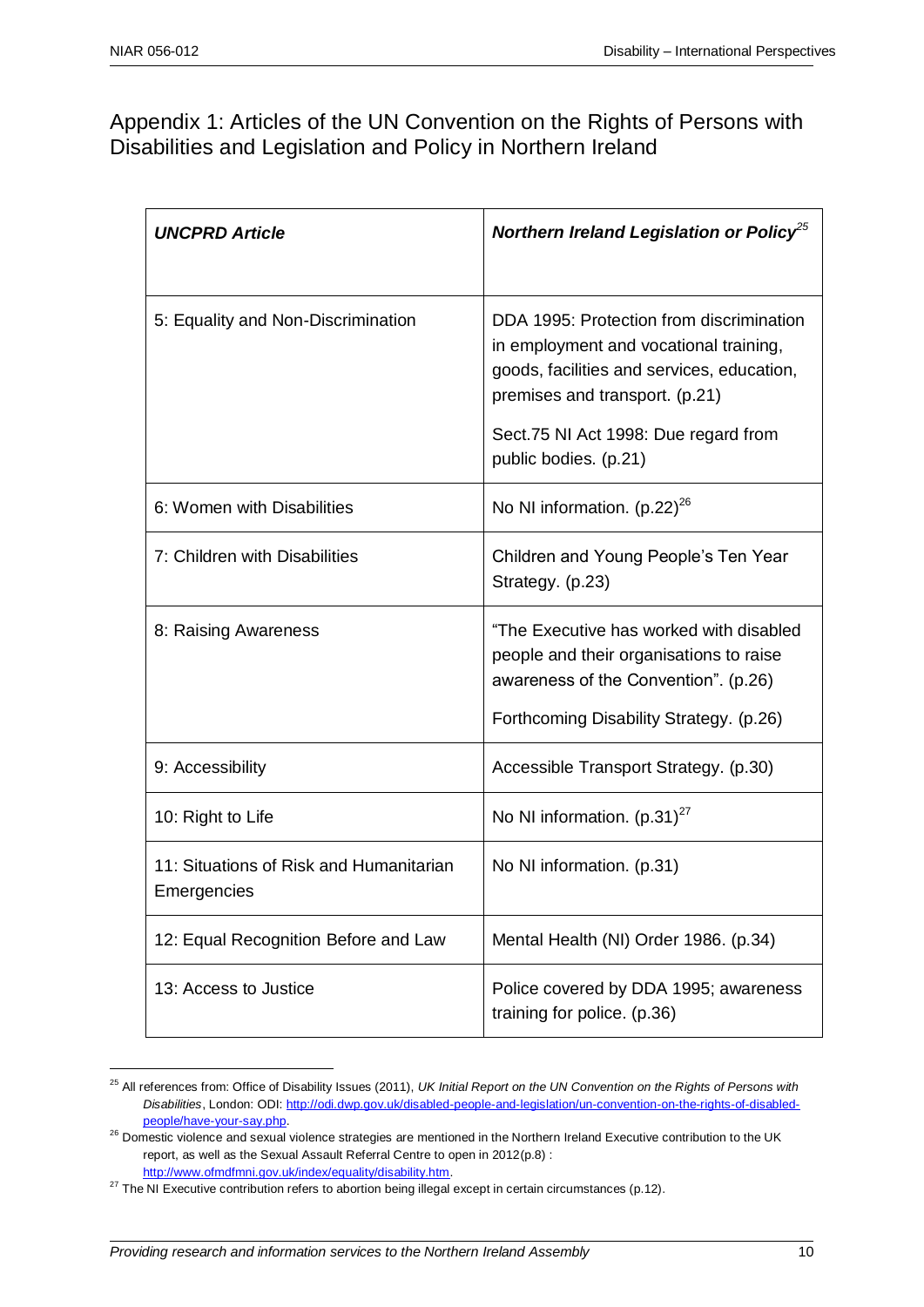|                                                                      | Courts Service awareness training;<br>reasonable adjustment guidance. (pp.37-<br>38)                                                                                                                                                                                                             |
|----------------------------------------------------------------------|--------------------------------------------------------------------------------------------------------------------------------------------------------------------------------------------------------------------------------------------------------------------------------------------------|
|                                                                      | Justice Act 2011: Assistance to give<br>evidence in criminal proceedings, (p.39)                                                                                                                                                                                                                 |
|                                                                      | Awareness training for prison and<br>probation staff. (p.38).                                                                                                                                                                                                                                    |
| 14: Liberty and Security of the Person                               | Mental Health Review Tribunal: Safeguard<br>for detained patients. (p.42)                                                                                                                                                                                                                        |
|                                                                      | DDA 1995: Accessible prison facilities.<br>(p.43)                                                                                                                                                                                                                                                |
| 15: Freedom from Torture or Cruel,<br>Inhuman or Degrading Treatment | No NI information. (p.44)                                                                                                                                                                                                                                                                        |
| 16: Freedom from Exploitation, Violence<br>and Abuse                 | Criminal Justice (No.2) (NI) Order 2004:<br>hate crime. (p.46)                                                                                                                                                                                                                                   |
|                                                                      | Collection of hate crime data. (p.47)                                                                                                                                                                                                                                                            |
|                                                                      | <b>Regulation and Quality Improvement</b><br>Agency (RQIA): Inspection of health and<br>social care services. (p.48)                                                                                                                                                                             |
|                                                                      | Forthcoming safeguarding policy. (p.38)                                                                                                                                                                                                                                                          |
| 17: Protecting the Integrity of the Person                           | No NI information. (p.50)                                                                                                                                                                                                                                                                        |
| 18: Liberty of Movement and Nationality                              | No NI information. (p.52)                                                                                                                                                                                                                                                                        |
| 19: Living Independently and Being<br>Included in the Community      | Supporting People Programme; PSI<br>Homelessness Strategy; Bamford Review<br>of mental Health; Ageing in an Inclusive<br>Society; Physical and Sensory Disability<br>Strategy: Supported independent living.<br>(p.56)<br>Strategic Action Plan and Regional ASD<br>Network: ASD support. (p.58) |
| 20: Personal Mobility                                                | <b>Regional Wheelchair Services</b>                                                                                                                                                                                                                                                              |
|                                                                      | Implementation Group: Improving                                                                                                                                                                                                                                                                  |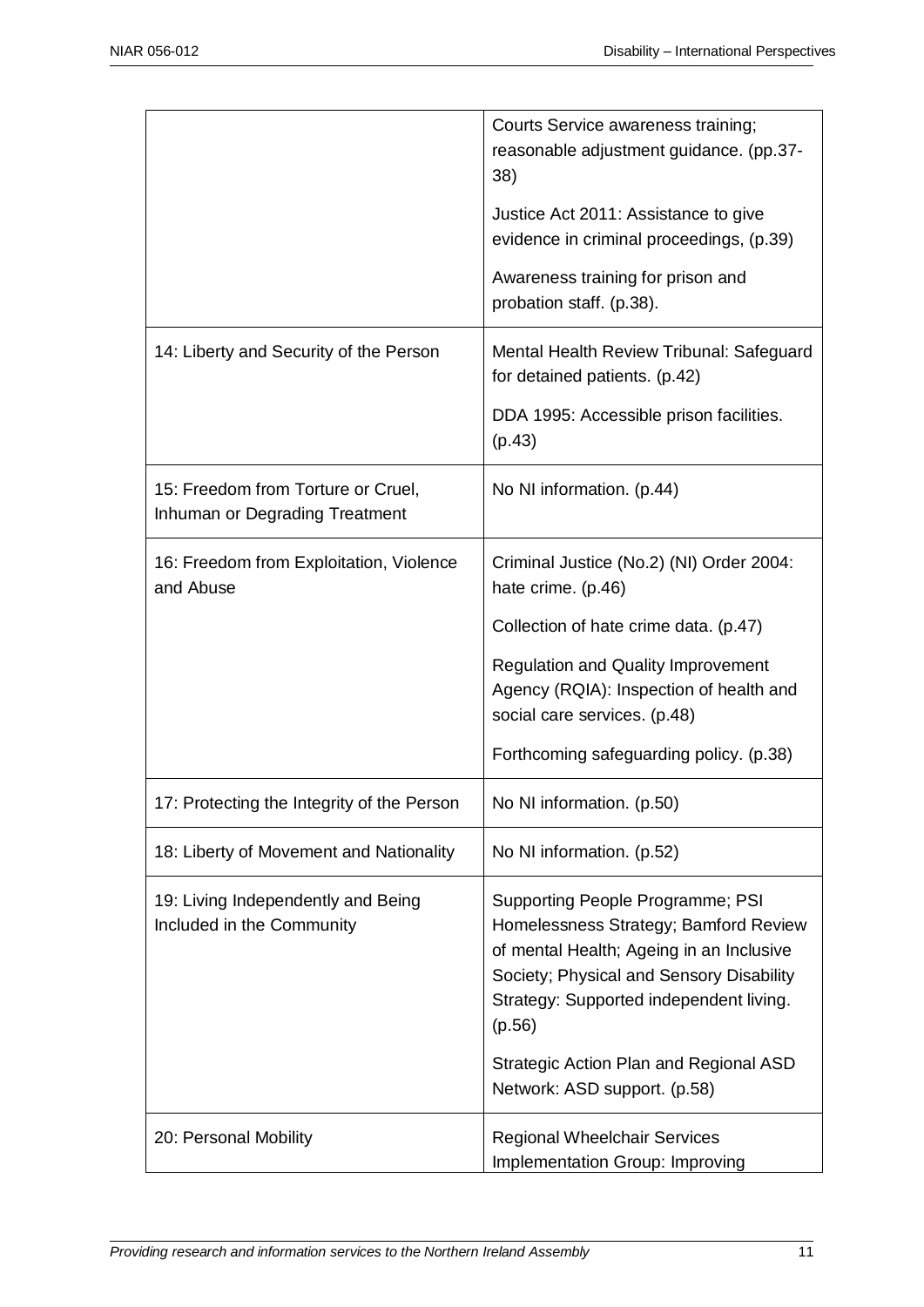|                                                                    | wheelchair provision. (p.60)                                                                                                                                                                                   |
|--------------------------------------------------------------------|----------------------------------------------------------------------------------------------------------------------------------------------------------------------------------------------------------------|
| 21: Freedom of Expression and Opinion<br>and Access to Information | No NI information. (p.61)                                                                                                                                                                                      |
| 22: Respect for Privacy                                            | No NI information. (p.64)                                                                                                                                                                                      |
| 23: Respect for Home and Family                                    | DDA 1995: Protection from discrimination<br>by family planning services. (p.65)                                                                                                                                |
| 24: Education                                                      | SEN and Disability (NI) Order 2005:<br>Protection from discrimination in<br>education; accessibility plans. (p.69, 72)<br>'Widening Access' premium for HE;<br>Register of Support Providers for HE.<br>(p.75) |
| 25: Health                                                         | Investing in Health policy. (p.77)                                                                                                                                                                             |
| 26: Habilitation and Rehabilitation                                | No NI information. (p.82)                                                                                                                                                                                      |
| 27: Work and Employment                                            | Disablement Advisory Service; Job<br>Introduction Scheme; Workable NI. (p.88)                                                                                                                                  |
| 28: Adequate Standard of Living and<br><b>Social Protection</b>    | No NI information. (p.91)                                                                                                                                                                                      |
| 29: Participation in Political and Public Life                     | DDA 1995: Accessible polling booths.<br>(p.95)                                                                                                                                                                 |
| 30: Participation in Cultural Life,<br><b>Recreation and Sport</b> | Arts Council: Premium Payment Scheme<br>funding for access; Participation Access<br>group. (p.97)                                                                                                              |
| 31: Statistics and Data Collection                                 | No NI information. (p.100)                                                                                                                                                                                     |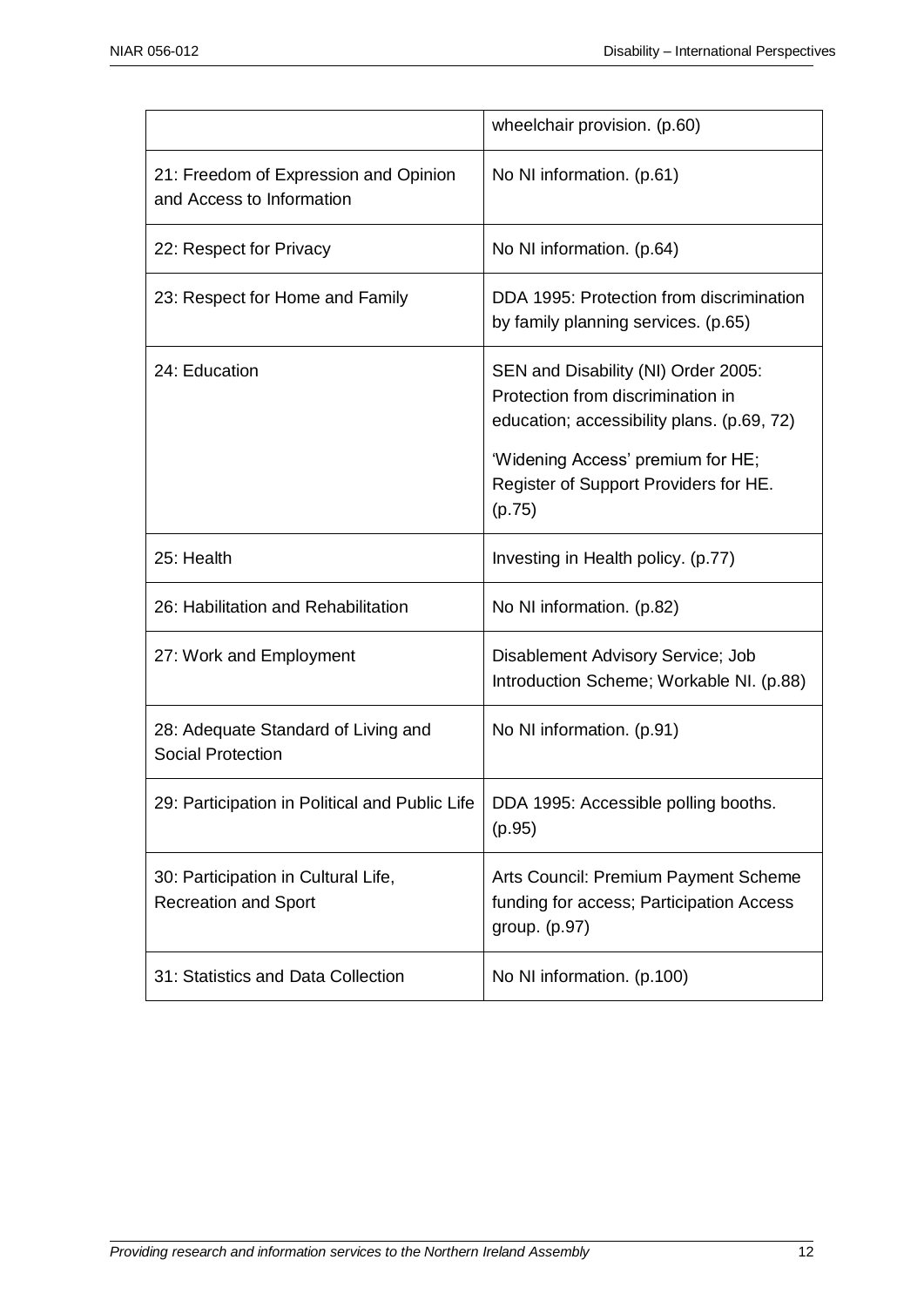# Appendix 2: Examples of Best Practice in Universal Design

| Access routes - clear width                              | Pedestrian routes are clear, wide and outlined by paving<br>stones that are contrasting in colour and texture from those<br>of the main route. There is a wide, clear route between the<br>street elements and shops and trees and street furniture<br>are aligned with each other. Here are no grates or surface<br>hazards on the main route. Signage is overhead.                                                                                   |
|----------------------------------------------------------|--------------------------------------------------------------------------------------------------------------------------------------------------------------------------------------------------------------------------------------------------------------------------------------------------------------------------------------------------------------------------------------------------------------------------------------------------------|
| <b>Travel ticket dispensing</b><br>machine               | Buttons and instructions are colour contrasted with the<br>background, text and font characters are large and easy to<br>read, buttons are large and easy to press. Controls are at<br>a height accessible to sitting and standing users and there<br>is adequate manoeuvring space in front. An audio option is<br>clearly marked with Braille.                                                                                                       |
| Transport terminal - video and<br>electronic signage     | Video and electronic signage with travel information,<br>combining text and audio, text being well contrasted with<br>the background and audio output automatically adjusted to<br>the surrounding ambient noise level to ensure audibility.                                                                                                                                                                                                           |
| <b>Directional indicators and</b><br>detectable warnings | Road crossing point from a footpath to a curb, with raised<br>lines to indicate direction of travel and a strip of truncated<br>domes to indicate the edge of the roadway. The footpath<br>and curb are nearly level, reducing a trip hazard, and the<br>crossing point is clearly marked with painted strips of<br>contrasting colour and luminescence with the road.                                                                                 |
| <b>Elevators</b>                                         | Large, automatic elevator doors centred on the elevator<br>cab, opening almost the full width of the elevator. Large<br>colour dots on the floor in front of elevators to indicate their<br>presence, with a large, tactile button located between<br>elevators at an appropriate height, colour contrasted with<br>the background and a visual feature which illuminates the<br>edge of the button and an audible tone when the button is<br>pressed. |
| <b>Entrance way-finding system</b>                       | Detectable direction indicators which contrast with the floor<br>surface lead from the outside of a building to a building<br>directory, then to an entrance with automatic doors. The<br>door colour contrasts with their surroundings and glass<br>doors and panels have colour contrasting edges and                                                                                                                                                |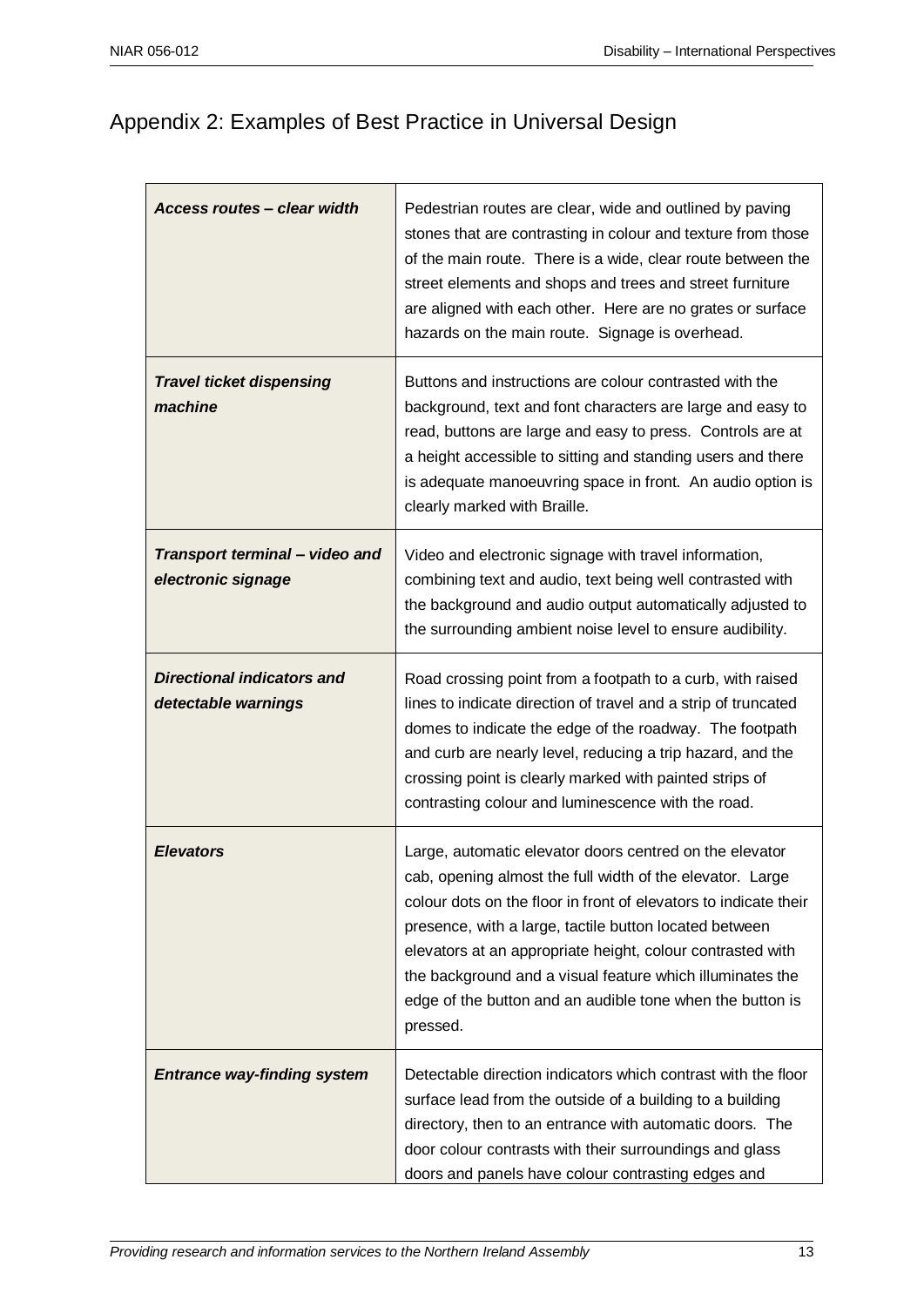|                             | etched larkers at eye level to indicate the presence of a<br>glass panel.                                                                                                                                                                                                                                                                                                                                                                                                                                                                                                                                                                                                               |
|-----------------------------|-----------------------------------------------------------------------------------------------------------------------------------------------------------------------------------------------------------------------------------------------------------------------------------------------------------------------------------------------------------------------------------------------------------------------------------------------------------------------------------------------------------------------------------------------------------------------------------------------------------------------------------------------------------------------------------------|
| <b>Fire safety</b>          | One elevator in a building remains in service for 30 minutes<br>after a fire alarm, with a positive pressure system to keep<br>the shaft, cab and waiting area smoke free and doors fire-<br>rated to 30 minutes. In areas where the fire lift is not<br>located, there are clearly marked refuge areas with fire-<br>rated doors, evacuation from which in included in the fire<br>evacuation plan, equipped with an emergency button linked<br>to a call response centre. There are integrated low<br>frequency alarms and audio loudspeakers for<br>communicating instructions. Doors on emergency routes<br>have automatic opening devices and panic release<br>evaluation handles. |
| <b>Historic buildings</b>   | Chair lift up main stairs to the building, ground level raised<br>to the front step, rather than building a ramp, automatic<br>door opener on the original entrance door. A sign outside<br>the building has information in Braille and there is a tactile<br>model of the building on a raised table feature with room for<br>a wheelchair underneath.                                                                                                                                                                                                                                                                                                                                 |
| Kitchen stove/oven controls | Controls are located at the front and are well contrasted.<br>Knobs are easy to grasp and provide audible, visual and<br>tactile feedback that they are in use. The stove top<br>provides visual feedback that the element is turned on.                                                                                                                                                                                                                                                                                                                                                                                                                                                |
| <b>Lockers and storage</b>  | Changing room lockers are available at various heights,<br>locker doors are colour contrasted with the surrounding<br>walls and the locker dividers, with contrasting tactile<br>number labels. A bench is located close to the lockers to<br>provide a place to sit while changing.                                                                                                                                                                                                                                                                                                                                                                                                    |
| <b>Ramps</b>                | Ramps are constructed of non-slip material at a slope of<br>1:15, with colour-contrasting paving stones, and a dual<br>height handrail that extends beyond the top and bottom of<br>the ramp.                                                                                                                                                                                                                                                                                                                                                                                                                                                                                           |
| <b>Shower</b>               | The shower space is large enough for wheelchair transfer<br>to a folding, self-draining bench or for a roll-in shower chair,<br>there is no curb, but a sloping ridge for drainage, a non-slip<br>grab bar and a shower head with a long hose for hand-held                                                                                                                                                                                                                                                                                                                                                                                                                             |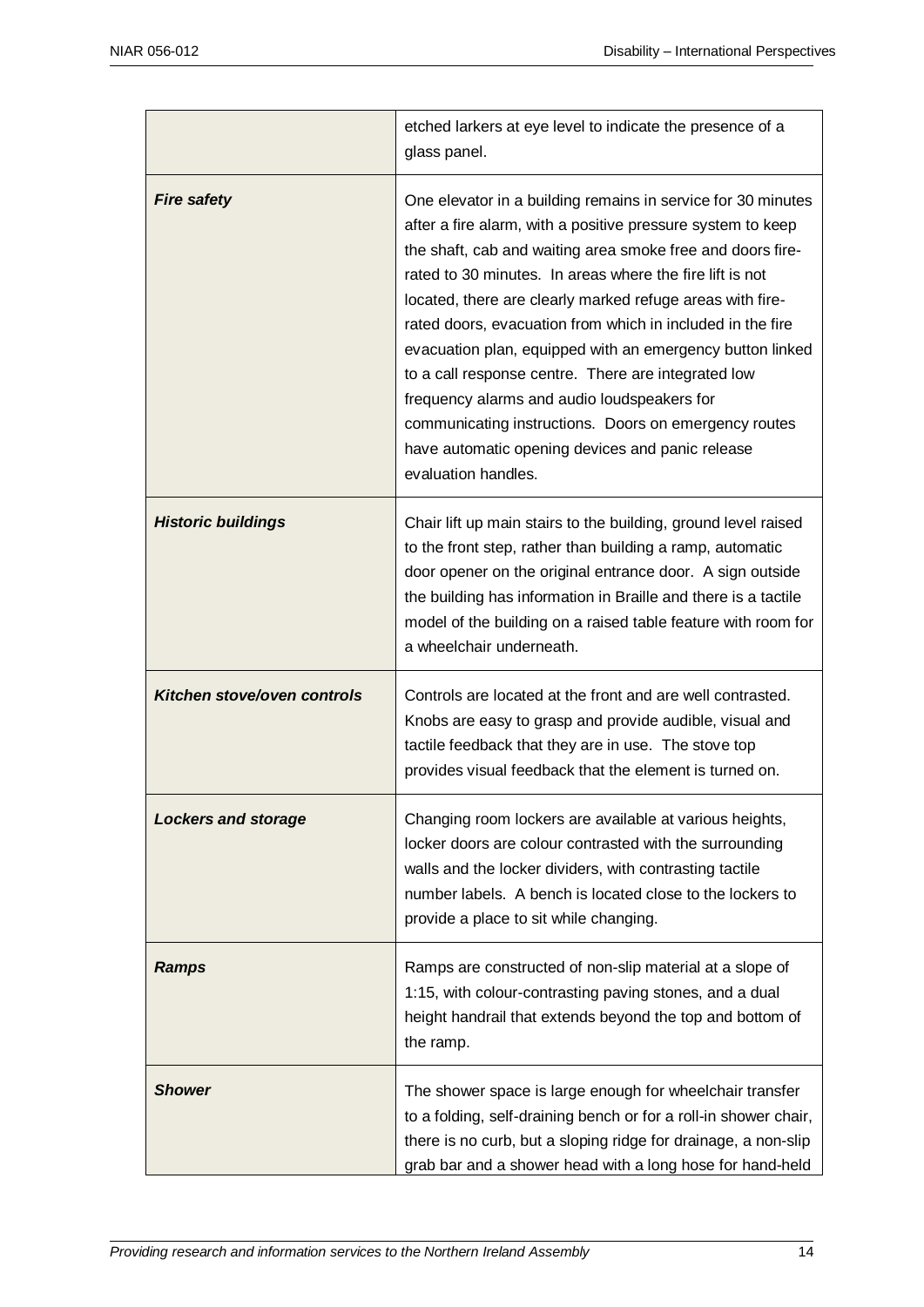|                            | use. The tap has a lever handle and provides for<br>temperature control.                                                                                                                                                                                                                                                                                                                                                                                                                                                                                            |
|----------------------------|---------------------------------------------------------------------------------------------------------------------------------------------------------------------------------------------------------------------------------------------------------------------------------------------------------------------------------------------------------------------------------------------------------------------------------------------------------------------------------------------------------------------------------------------------------------------|
| <b>Stairs</b>              | The staircase has a tactile and colour contrasted<br>detectable warning at the bottom, there is a colour<br>contrasted textured strip on each step and a landing half<br>way up the staircase as a rest point. The handrails are<br>round and easy to grip, are continuous along the whole of<br>the staircase and extend beyond the top and bottom.                                                                                                                                                                                                                |
| <b>Swimming pool</b>       | The pool has built-in steps rather than a ladder, each step<br>having a contrasting colour strip at the edge and there is a<br>dual height handrail for the entire length of the stairs.<br>There is a wide contrasting band of tile near the edge of the<br>pool, which slightly rises to indicate the edge.                                                                                                                                                                                                                                                       |
| Washroom                   | The unisex individual accessible washroom is not located<br>in the men's or women's facility, to enable assistance from<br>a member of either sex. There is a large clear area<br>adjacent the toilet for transfer, non-slip grab bars located<br>behind and next to the toilet, no seat back for the toilet, but<br>a back rest, hands-free infra-red flusher, sufficient knee<br>space, pipes recessed to the rear to prevent scalding and<br>mirror, toilet paper, soap dispenser and bin are all at an<br>appropriate height and easy to reach from the toilet. |
| <b>Way-finding signage</b> | A tactile floor plan at a transport terminal has symbols and<br>text of good colour and luminescence that contrast with the<br>background, with text in relief and Braille. A legend<br>explains pictographs and consistent colouring to indicate<br>key elements of the route. The map also indicates the<br>location of further tactile points along the route.                                                                                                                                                                                                   |